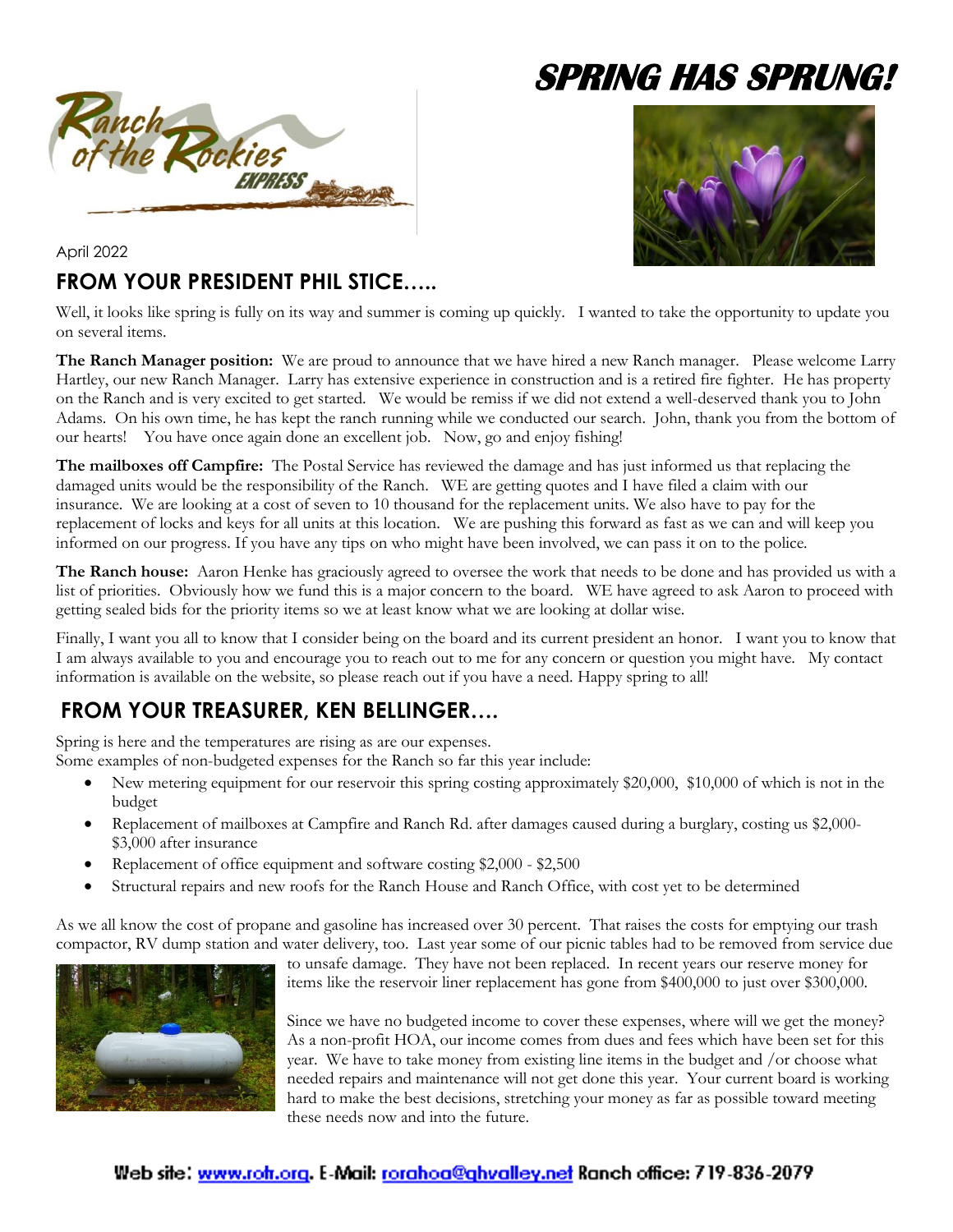#### **Late Fees on HOA Dues**

On April 9, 2022 the Board voted to no longer provide waivers for late dues fees for 2022. While the board realizes there are circumstances that can make dues payment challenging for some individuals, we cannot justify the added time it takes for our bookkeeper to process each individual request for a waiver; or the extra time it takes for five board members to discuss and vote on each individual request. Each year, invoices for annual dues are sent out on January 1st with a due date of **January 31st**. Dues are considered officially overdue and accrue a late fee two months later on March 31st.



This year second notices with a late fee of \$31 were sent out to just over 200 lot owners. In order to be fair to the roughly 1300 lot owners who paid their dues on time, on Saturday, April 9, 2022, the board voted 4-0 to cease waiving late fees for 2022.

## **FROM YOUR MEMBER-AT-LARGE, DARRYL ATHERTON….**

Welcome back to all those who go south for the winter and are starting to trickle back into the Ranch for the summer. As you transition from paved to gravel roads, your driving habits should also change. Our speed limit on the Ranch is 30 mph, which helps maintain the surface of our roads better and is safer for walkers.



One complaint I hear a lot on the ranch is from people walking our roads. When people drive too fast past them from either direction, it can create a problem, from a dense dust cloud to throwing up pebbles. When I see a driver isn't going to slow down, I just turn my face away, so if a rock does get thrown up at least it can't hit my face. Just think what a rock thrown up by a car tire does when it hits a windshield and think what it would do to a person's face.

If you could be courteous and slow down when passing a walker, it won't cost you more than 20 seconds to slow down until you are 50 yards passed them. It's a small thing, but part of

supporting our neighbors here at the Ranch. Surly everyone could spare that much time to pass safely.

Walkers, making gestures at drivers going too fast won't change their behavior; it will just irritate them. A friendly wave works wonders! If you are passing me slowly, I won't have to turn my head away and I can notice you and wave as you pass!

We have such great people living here on the ranch. I often see people stopping to help someone who may need assistance. And most drivers are friendly and wave as we pass each other. And with spring here, we can begin to enjoy the things we like to do outside, so be safe and sane.

## **FROM YOUR SECRETARY, JANICE LEHMAN…..**

We are starting to put together a welcome packet for newcomers to the Ranch. We will be collecting any business information you may want included in these packets. It could include samples, pamphlets or just a business card. This will help newcomers know some of the businesses available in the Ranch. The packet also may include some businesses in BV and Fairplay. If you are interested in being a part of this committee, please email the Ranch office at  $\underline{RORAHOA}\overline{Qg}bvalley.net$ . I will start gathering the materials to go into the bags, so let me know if you have any questions. Text or call Janice Lehman at 720.556.1762 if you have something you would like included.



### **From the Water Committee: Lance Richeal, Jim Pardikes, and Don Kidd….**

We are working directly with the State Water Engineer to bring new equipment into our reservoir so that we are in compliance with state monitoring requirements. ROTR has budgeted up to \$10,000 for the installation of the equipment, which is on target for installation this summer. A survey of the reservoir must be completed. The engineering firm has been given drawings of the reservoir and the information needed for them to give us a proposal with our options for equipment to bring us into compliance. After we settle on the equipment option the engineering firm will ask ROTR for a letter of intent to get started on the project. To date, there is still ice on the reservoir so the upgrade process cannot get started until all ice has melted.

> Special kudos: A salute to our volunteer bookkeepers, Nancy Ranfranz and Karen Ganz. They have provided many, many hours of volunteer service to this community. We can't thank you enough!

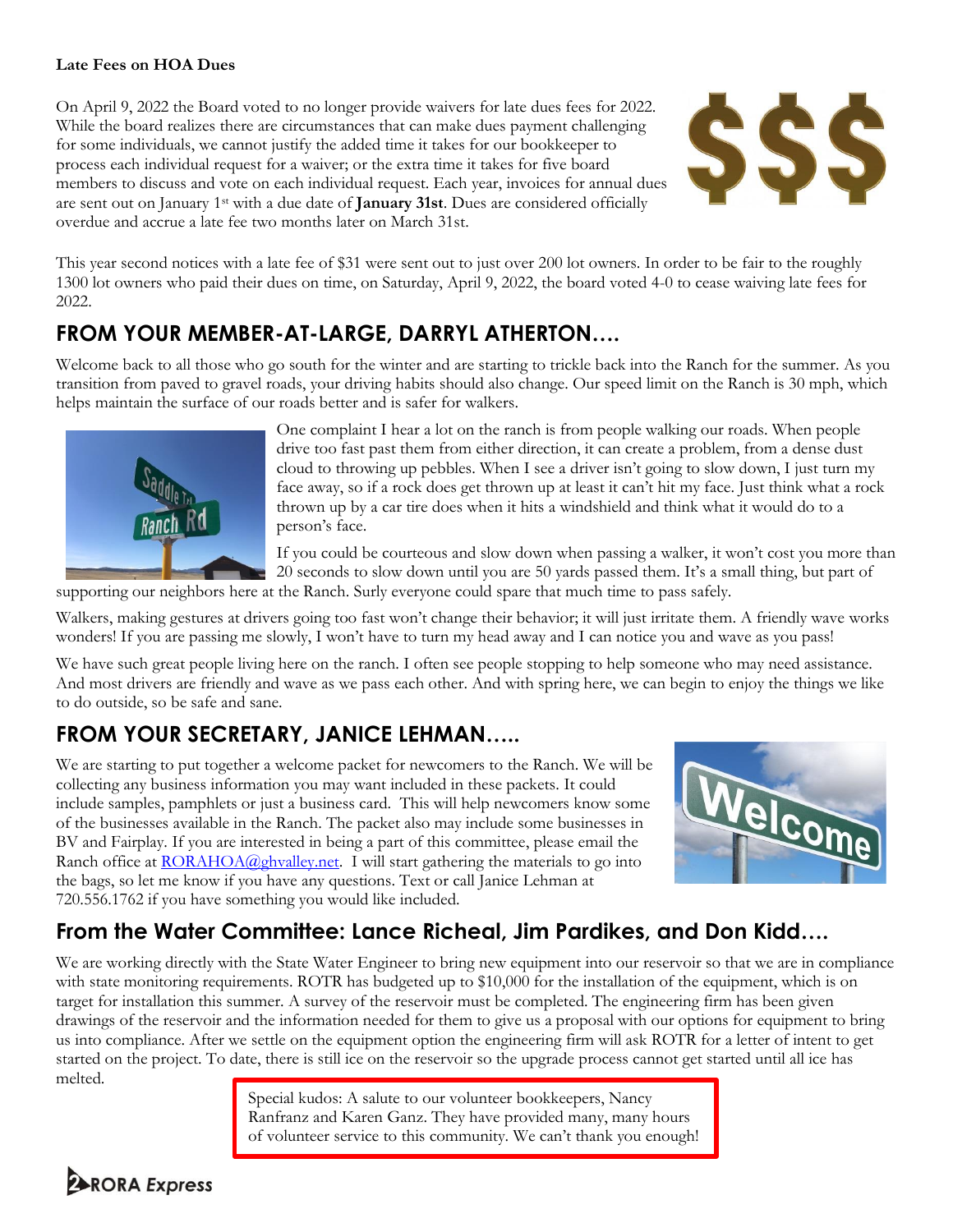# **FROM YOUR VICE-PRESIDENT, GINA MADDOX….**

#### **Be Firewise!**

**Have you heard about the Firewise program?** 

#### **Did you know Ranch of the Rockies is a Firewise Community?**

Firewise is a national recognition program that provides instructional resources to help us adapt to living with the threat of wildfires and take action to reduce wildfire risk in our community. A Firewise approval means we are a fire-adapted community. It means we are informed and prepared citizens, working collaboratively with our local fire department and other agencies, gaining knowledge, and taking action to reduce our risk of wildfire loss, while still protecting our surrounding ecosystem.

What you may not know is that many home and property insurance plans provide a discount for living in a Firewise community. Some neighbors have reported getting discounts of up to \$250. If we all pitch in and do fire mitigation work on our lots, we can continue to see the benefits of lower wildfire risk and lower property insurance bills. But we need everyone to step up to help to maintain our Firewise status.

How can you help? Pick up a Firewise form from the ranch office and log in the hours and money you spend in fire mitigation activities. (You may even qualify for a tax credit.) Turn your completed Firewise form in to the Ranch Manager or Administrative Bookkeeper and we will submit our efforts to continue our Firewise status.

What can you do? Clear dead trees and vegetation that provides fuel to a fire. Remove ignitable debris and vegetation for a 200-foot perimeter around your home. Respect and adhere to any fire bans as mandated from our state and local agencies. Do not burn slash (dried wood and vegetation) on your own property. Instead, take it to the burn pit right here on the Ranch. Learn more at Firewise.org or nfpa.org

If it seems like too much work you can take my approach; I hired fire mitigation help and they did all the heavy lifting. I provided cold drinks and gladly wrote them a check at the end. The result: a beautiful, cleared Aspen grove in my backyard and much less worry about my wildfire risk.



Just an update from me, John Adams.

I am sitting here enjoying a cool April morning and I get to see robins, blue birds and all the normal winter birds. The Wyoming ground squirrels are starting to come up out of their dens and so are the bears. We had a report of a young bear out running around on the south end of the Ranch. Time to get the bird feeders put up, and remember that bears love trash and anything in your vehicle that smells like food.

**The Burn pit:** We had an excellent opportunity to get the burn pit done early this year, and it should open soon. We need to first have it pushed in and dressed up. Fortunately, we had a couple of volunteers offer their time for the whole last season on Wednesdays and Saturdays from 9:00 – 12:00. If you would like to volunteer for a day or the season, please schedule that with the Ranch Manager.

**The Reservoir**: While it is currently iced over, as soon as it opens, we will call for a stocking of fish and then open it up to the members. Please remember to have your fishing permit on you while out there fishing and enjoying all the beauty that surrounds it.

**RV Dump Station**: It is currently open but there will be no water available for rinsing until the nights stay above freezing.

Very Soon we will have a New Manager, I look forward to helping him out as much as I can and then going back to retirement!